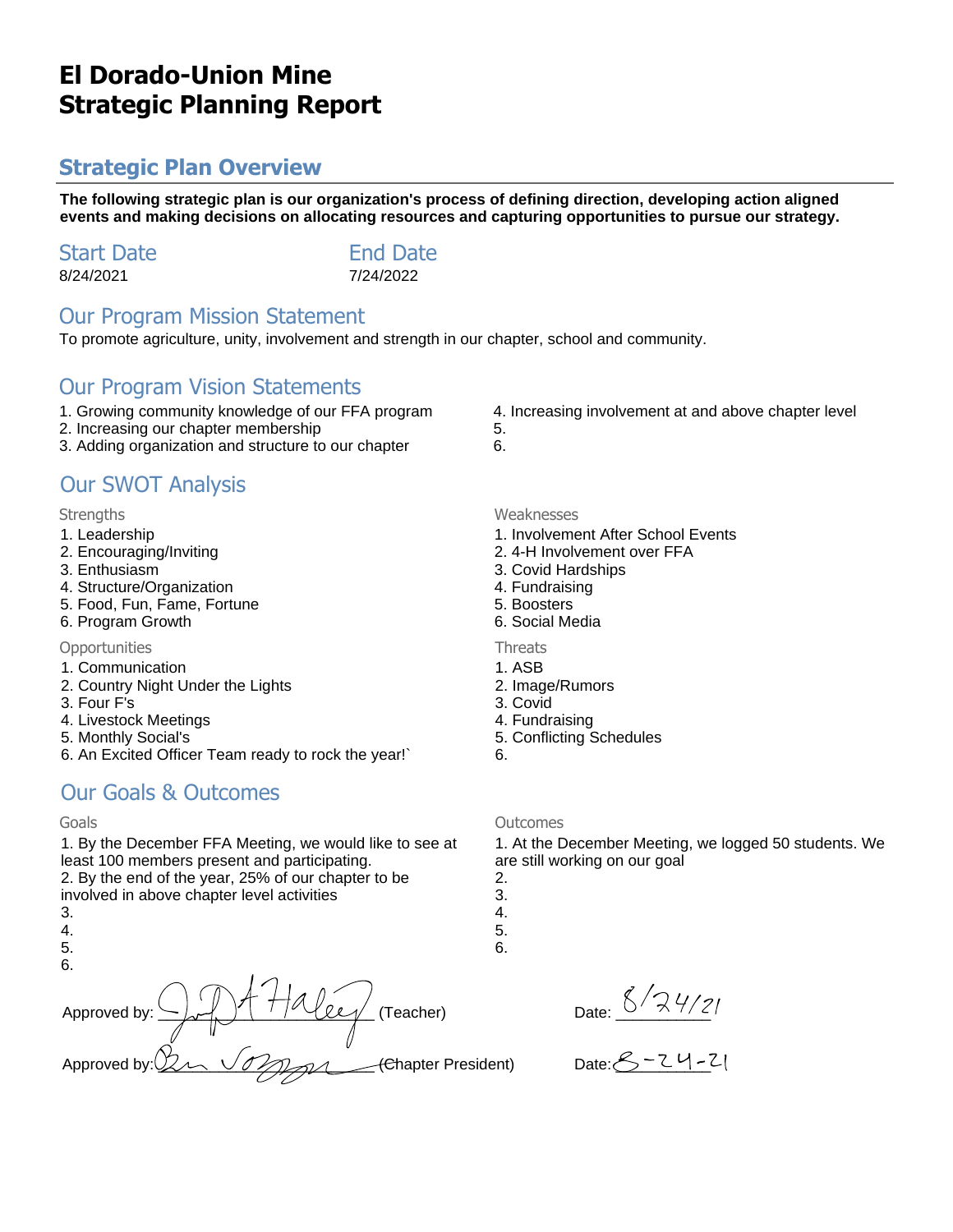# **El Dorado-Union Mine Strategic Leadership Report**

8/24/21 - 7/24/22

**The following are the student leaders that are initiating the program's strategic plan through development and management of key program activities that align to the mission and vision plan of the program.**

# **Student Officers**

| Office                                               | <b>Student Name</b> | Biography                                                                                                                                                                                                                                                                                                                                                                                                                                |
|------------------------------------------------------|---------------------|------------------------------------------------------------------------------------------------------------------------------------------------------------------------------------------------------------------------------------------------------------------------------------------------------------------------------------------------------------------------------------------------------------------------------------------|
| <b>Chapter President</b><br>$6/26/21 - 5/30/22$      | Benjamin Varozza    | Hey y'all! My name is Ben Varozza. I am 17 and a senior here at Union Mine.<br>This will be my fourth and final year in the FFA. I am honored to be serving<br>as your 2021-2022 chapter President. Some of my favorite FFA activities are<br>speaking competitions, Ag Mechanics team, conferences and competitions.<br>Thank you for letting me be a part of your year, I can't wait to embark on this<br>journey and meet all of you! |
| <b>Chapter Vice President</b><br>$6/26/21 - 5/30/22$ | Ava Baumunk         | Hi! My name is Ava Baumunk, I'm serving as your 2021-22 Vice President!<br>I'm so excited to spend this year with you all. I show pigs and poultry and<br>love being outdoors with friends. This is my 4th year in FFA and I'm honored<br>to get to spend it with this chapter!                                                                                                                                                          |
| <b>Chapter Secretary</b><br>$6/26/21 - 5/30/22$      | Jayden Meyer        | Hey guys! My name is Jayden Meyer and I am the Secretary for our chapter<br>this year. I am a junior at Union Mine and am excited to be a part of your<br>officer team this year. Some of my favorite things to do in FFA are showing<br>livestock and attending conferences. My prior and current SAE include<br>raising chickens, swine, lamb, and steer.                                                                              |
| <b>Chapter Treasurer</b><br>$6/26/21 - 5/30/22$      | Amelia Kovach       | My name is Amelia Kovach and I am your 2021-2022 chapter treasurer. I am<br>15 years old and a Sophomore at Union Mine. My SAE project is raising and<br>breeding Steers. My favorite things to do in FFA are speaking competitions<br>and county fair. Thank you for letting me be a part of your year, I can't wait!                                                                                                                   |
| <b>Chapter Sentinel</b><br>$6/26/21 - 5/30/22$       | Passat Gazowsky     | Hey Union Mine FFA, My name is Passat Gazowsky and I will be serving as<br>your 2021-2022 Sentinel! I have many hobbies, some of which consist of<br>mountain biking, jazz band, and my SAE project which was raising a goat for<br>fair last year. Thank you for electing me into office. I'm so excited to be on the<br>officer team and make this a great year for all of us!                                                         |
| <b>Chapter Reporter</b><br>$6/26/21 - 5/30/22$       | Marianna Zandonella | Hey everyone, my name is Mari. i am a senior and will be serving as your<br>2021-2022 chapter reporter. I am looking forward to making this year the<br>best we've had after such a difficult year. My SAE projects consist of raising<br>pigs and this year I will be raising a steer. Thank you for electing me into<br>chapter office.                                                                                                |
| <b>Section Treasurer</b><br>$5/6/21 - 5/12/22$       | Benjamin Varozza    | Hey y'all! My name is Ben Varozza. I am 17 and a senior here at Union Mine.<br>This will be my fourth and final year in the FFA. I am honored to be serving<br>as your 2021-2022 chapter President. Some of my favorite FFA activities are<br>speaking competitions, Ag Mechanics team, conferences and competitions.<br>Thank you for letting me be a part of your year, I can't wait to embark on this<br>journey and meet all of you! |

# **Program Committees and Objectives**

| Committee and Leaders                                                            | Committee Summary, Objectives and Members |
|----------------------------------------------------------------------------------|-------------------------------------------|
| <b>Growing Leaders -</b><br>Leadership<br>Chair:<br>Co-chair:                    | Members: Kasidy Aston                     |
| <b>Building Communities -</b><br>Citizenship<br>Chair:<br>Co-chair:              | Members: Jaida Heuer                      |
| Strengthening Agriculture -<br><b>Chapter Recruitment</b><br>Chair:<br>Co-chair: | Members: Kasidy Aston                     |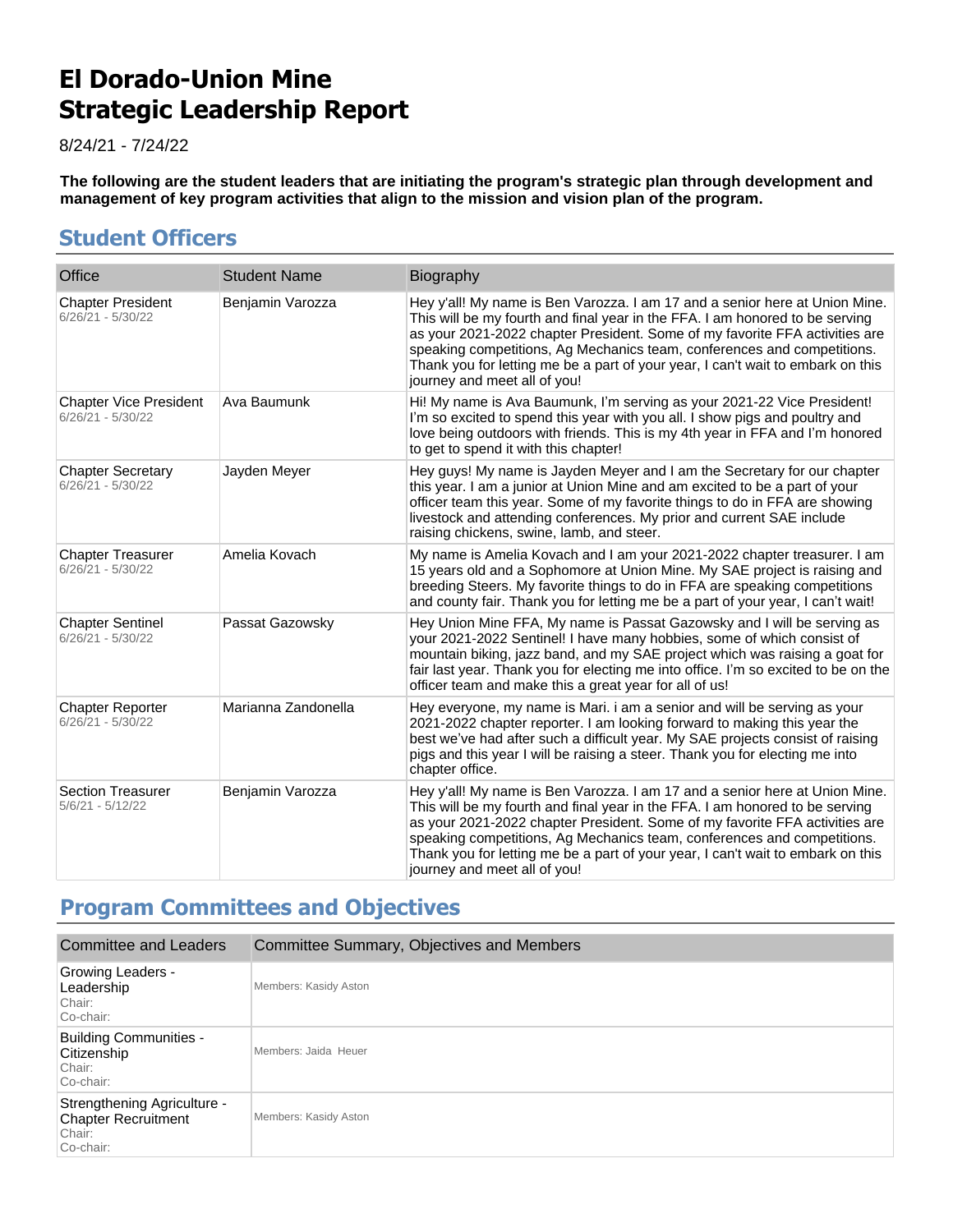Members: Jesse Varozza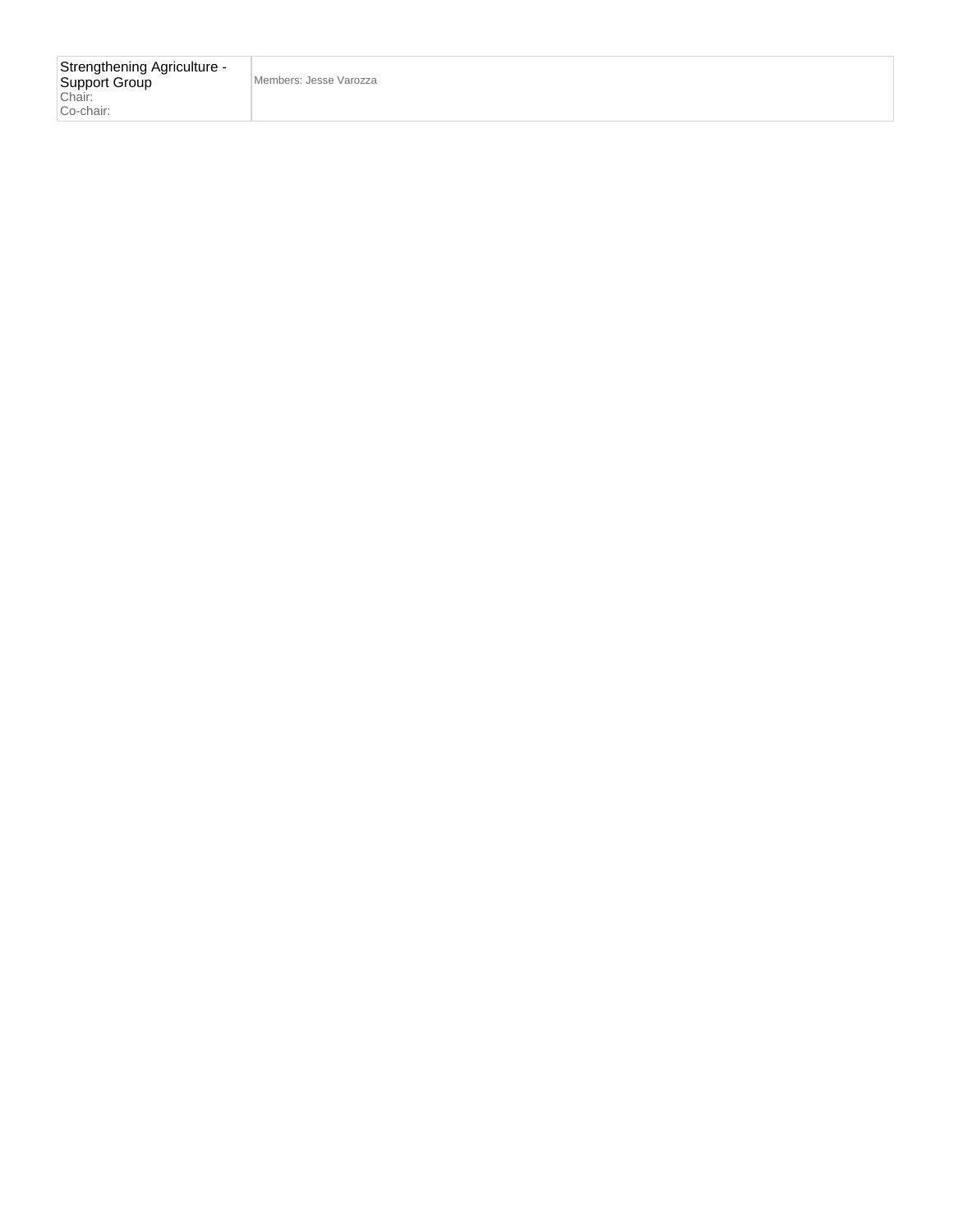# **El Dorado-Union Mine Program Action Events**

8/24/21 - 7/24/22

**The following are the student leaders that are initiating the program's strategic plan through development and management of key program activities that align to the mission and vision plan of the program.**

### **Gold Rush Classic Hog Show**

Oct 27 2021 4:00PM - Oct 27 2021 7:00PM Committee: **Growing Leaders - Leadership**

**Activity Description:**

**Goal #1**

**Plan of Action #1**

**Outcome Evaluated and Reported #1**

**Goal #2**

**Plan of Action #2**

**Outcome Evaluated and Reported #2**

#### **Goal #3**

**Plan of Action #3**

**Outcome Evaluated and Reported #3**

**Advancing Leaders**

**Impact**

**Related to Quality Standard**

**Accomplishments**

**Recommendations**

**Student Attendees:** Kiersten Cooper; Maisie McVeigh

**Event Photos**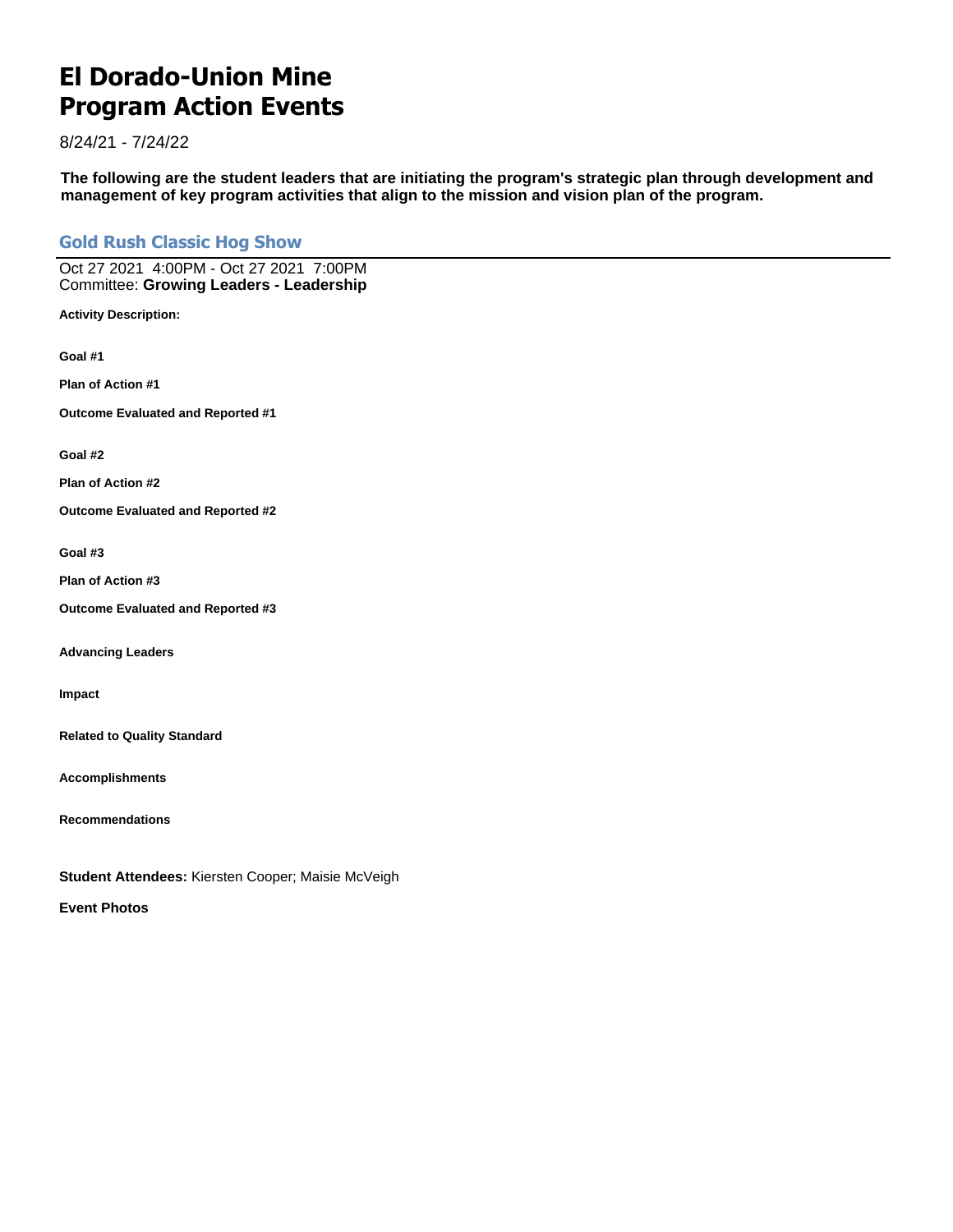### **Grizzly Flats Spaghetti Feed**

#### Oct 28 2021 4:00PM - Oct 28 2021 6:00PM Committee: **Growing Leaders - Career Success**

**Activity Description:**

**Goal #1**

**Plan of Action #1**

**Outcome Evaluated and Reported #1**

**Goal #2**

**Plan of Action #2**

**Outcome Evaluated and Reported #2**

**Goal #3**

**Plan of Action #3**

**Outcome Evaluated and Reported #3**

**Advancing Leaders**

**Impact**

**Related to Quality Standard**

**Accomplishments**

**Recommendations**

**Student Attendees:** Oscar Anda Hernandez; Lyssa Hartley; Sophia Reintsma; Audrey Richardson

**Event Photos**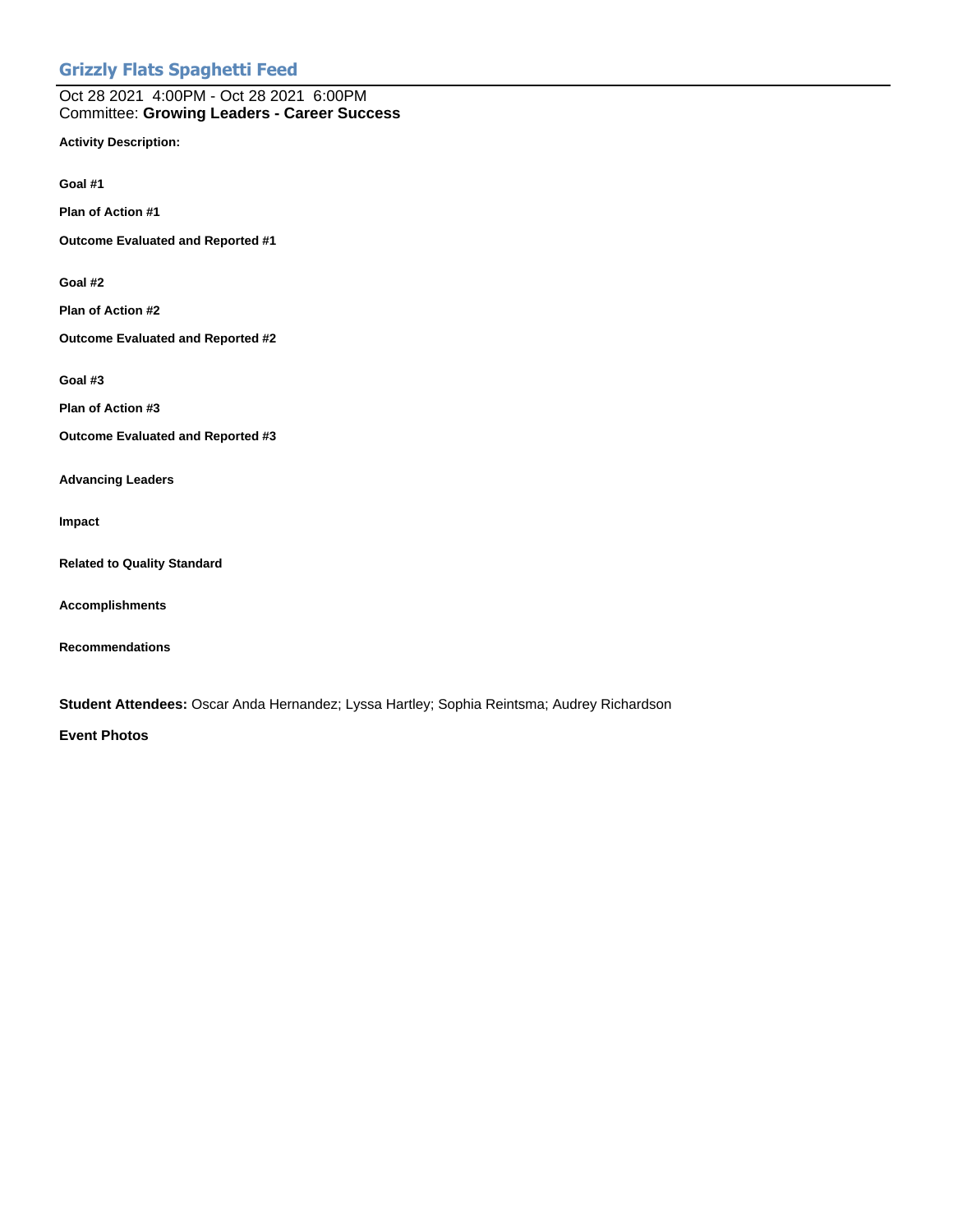### **Drive-Thru BBQ**

Nov 10 2021 4:00PM - Nov 10 2021 11:30PM Committee: **Growing Leaders - Leadership**

**Activity Description:**

**Goal #1**

**Plan of Action #1**

**Outcome Evaluated and Reported #1**

**Goal #2**

**Plan of Action #2**

**Outcome Evaluated and Reported #2**

**Goal #3**

**Plan of Action #3**

**Outcome Evaluated and Reported #3**

**Advancing Leaders**

**Impact**

**Related to Quality Standard**

**Accomplishments**

**Recommendations**

**Student Attendees:** Yadira Aguilar; Taylor Bacchi; Abigail Baumunk; Ava Baumunk; Hudson Blum; Chloe Bunch; Hannah Bunch; Josclyn Bunch; Bradley Cason; Kiersten Cooper; Tavin Dacanay; Colton Freeman; Passat Gazowsky; Joshua Gravette; Jaida Heuer; Lars Heuer; Amelia Kovach; Adria Labo; Levi Lemmon; David Lewin; Diezel Martin; Joseph Martin; Jayden Meyer; Joseph Monterosso; Thomas Pinjuv; Audrey Richardson; Hector Rodriguez; Benjamin Rorden; Haley Schucker; Nathaniel Southworth; Ashlyn Thrift; Benjamin Varozza; Jesse Varozza; Marianna Zandonella

**Event Photos**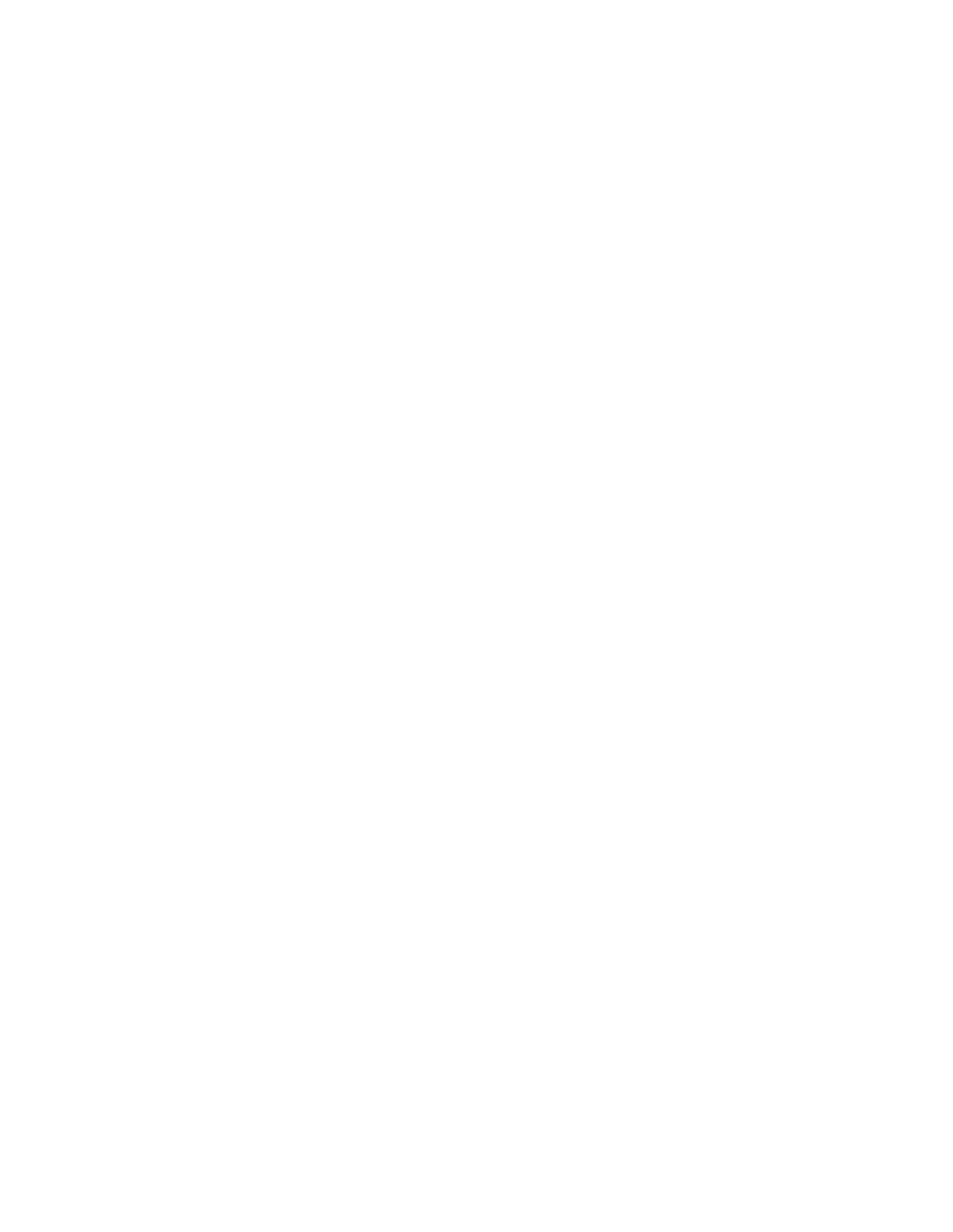# **El Dorado-Union Mine Strategic Program Budget**

8/24/21 - 7/24/22

**The following program budget outlines the estimated income and expenses for this year as well as the actual YTD income and expenses. The sources of funding and uses of funding are categorized by program committee.**

### **Income**

| <b>Sources of Funding</b>                                   | <b>Program Budget</b> | <b>Estimate</b><br>from Events | <b>Actual Income</b> | <b>Differences</b><br>(Actual -<br>Estimate) |
|-------------------------------------------------------------|-----------------------|--------------------------------|----------------------|----------------------------------------------|
| <b>Beginning Balance</b>                                    | \$9,578               |                                |                      |                                              |
| School Funding (School Budget and other Funds)              | \$0                   |                                | \$0                  |                                              |
| FFA Funding (Dues and Other)                                | \$5,000               |                                | \$6,154              |                                              |
| <b>Other Sources of Funding</b>                             | \$20,000              |                                | \$22,813             |                                              |
| <b>Sub Total</b>                                            | \$34,578              |                                | \$28,967             |                                              |
| Growing Leaders - Leadership Committee                      | \$6,000               |                                |                      | \$0                                          |
| Growing Leaders - Healthy Lifestyle Committee               | \$6,000               |                                |                      | \$0                                          |
| Growing Leaders - Scholarship Committee                     | \$6,000               |                                |                      | \$0                                          |
| Growing Leaders - Personal Growth Committee                 | \$6,000               |                                |                      | \$0                                          |
| Growing Leaders - Career Success Committee                  | \$6,000               |                                |                      | \$0                                          |
| <b>Building Communities - Environmental Committee</b>       | \$0                   |                                |                      | \$0                                          |
| Building Communities - Human Resources Committee            | \$0                   |                                |                      | \$0                                          |
| <b>Building Communities - Citizenship Committee</b>         | \$0                   |                                |                      | \$0                                          |
| Building Communities - Stakeholder Engagement Committee     | \$0                   |                                |                      | \$0                                          |
| Building Communities - Economic Development Committee       | \$0                   |                                |                      | \$0                                          |
| Strengthening Agriculture - Support Group Committee         | \$0                   |                                |                      | \$0                                          |
| Strengthening Agriculture - Chapter Recruitment Committee   | \$0                   |                                |                      | \$0                                          |
| Strengthening Agriculture - Safety Committee                | \$0                   |                                |                      | \$0                                          |
| Strengthening Agriculture - Agricultural Advocacy Committee | \$0                   |                                |                      | \$0                                          |
| Strengthening Agriculture - Agricultural Literacy Committee | \$0                   |                                |                      | \$0                                          |
| <b>Income Total</b>                                         | \$64,578              |                                | \$28,967             | \$0                                          |

# **Budget Summary**

| <b>Net Budget Balance</b> | (\$20,422) | \$0 | (\$37,660) | \$0 |
|---------------------------|------------|-----|------------|-----|
| Total Uses of Funds       | \$85,000   |     | \$66,627   | \$0 |
| Total Sources of Funds    | \$64,578   |     | \$28,967   | \$0 |